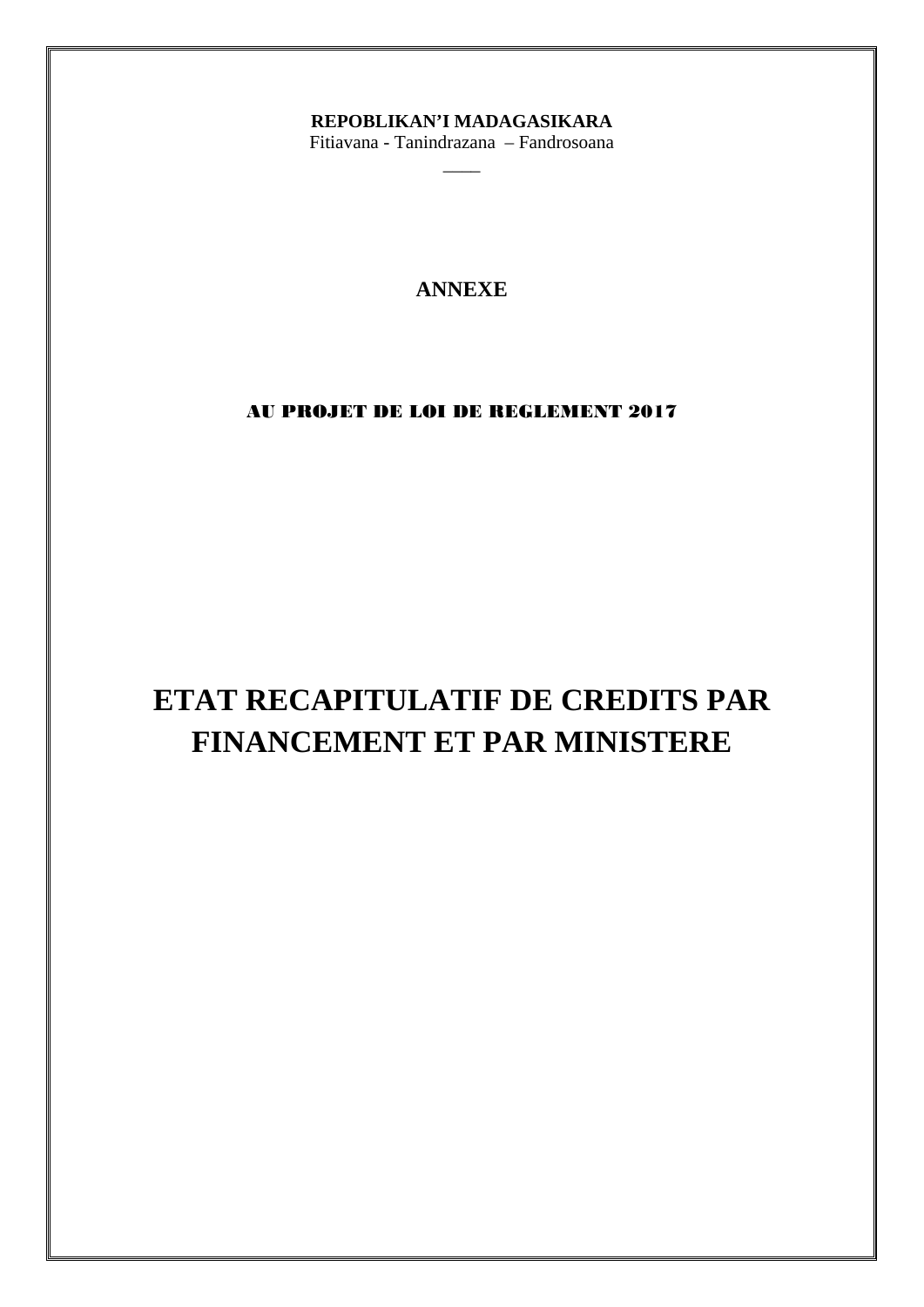## **ETAT RECAPITULATIF DES CREDITS PAR FINANCEMENT EXECUTES EXECTED EXERCICE : 2017**

| Intitulé                     | Crédit primitif                 | <b>LFR</b>                            | En plus                                | En moins                             | Crédit définitif                       |
|------------------------------|---------------------------------|---------------------------------------|----------------------------------------|--------------------------------------|----------------------------------------|
| 10-001-001-A                 | 8 510 058 295 000               | 9 486 422 422 000,00                  | 637 015 077 597,00                     | 577 258 362 597,00                   | 9 546 179 137 000,00                   |
| 10-001-001-B                 | 4 195 000 000                   | 4 210 000 000,00                      | 457 000 000,00                         | 437 510 000,00                       | 4 229 490 000,00                       |
| 10-001-001-C                 | 730 000 000                     | 672 647 000,00                        | 0,00                                   | 40 000 000,00                        | 632 647 000,00                         |
| 10-001-001-D                 | 635 500 000                     | 638 750 000,00                        | 0,00                                   | 0,00                                 | 638 750 000,00                         |
| 10-001-001-E                 | 500 000 000                     | 500 000 000,00                        | 0,00                                   | 0,00                                 | 500 000 000,00                         |
| 10-001-001-G                 | $\mathbf 0$                     | 0,00                                  | 0,00                                   | 0,00                                 | 0,00                                   |
| 10-001-001-H                 | 17 500 000                      | 14 250 000,00                         | 0,00                                   | 0,00                                 | 14 250 000,00                          |
| 10-001-001-l                 | 950 000 000                     | 950 000 000,00                        | 0,00                                   | 0,00                                 | 950 000 000,00                         |
| 10-001-001-J                 | 5 000 000 000                   | 4 000 000 000,00                      | 0,00                                   | 0,00                                 | 4 000 000 000,00                       |
| 10-001-001-K                 | 100 000 000                     | 250 000 000,00                        | 0,00                                   | 0,00                                 | 250 000 000,00                         |
| 10-001-001-M                 | 409 000 000                     | 409 000 000,00                        | 0,00                                   | 347 000 000,00                       | 62 000 000,00                          |
| 10-001-001-N                 | 50 000 000                      | 50 000 000,00                         | 0,00                                   | 0,00                                 | 50 000 000,00                          |
| 10-001-001-O                 | $\mathbf 0$                     | 0,00                                  | 0,00                                   | 0,00                                 | 0,00                                   |
| 10-001-001-P                 | 0                               | 0,00                                  | 0,00                                   | 0,00                                 | 0,00                                   |
| 20-001-001-A                 | 61 335 315 000                  | 46 354 851 000,00                     | 4 318 084 926,00                       | 4 191 148 000,00                     | 46 481 787 926,00                      |
| 20-001-001-B                 | 329 340 000                     | 366 590 000,00                        | 0,00                                   | 37 200 000,00                        | 329 390 000,00                         |
| 20-001-001-C                 | 56 550 000                      | 52 550 000,00                         | 0,00                                   | 32 650 000,00                        | 19 900 000,00                          |
| 20-001-001-D                 | 49 500 000                      | 49 500 000,00                         | 0,00                                   | 30 500 000,00                        | 19 000 000,00                          |
| 20-001-001-E                 | 97 950 000                      | 99 200 000,00                         | 0,00                                   | 14 500 000,00                        | 84 700 000,00                          |
| 20-001-001-F                 | 10 250 000                      | 11 250 000,00                         | 0,00                                   | 11 250 000,00                        | 0,00                                   |
| 20-001-001-G                 | 1 500 000                       | 3 500 000,00                          | 0,00                                   | 837 000,00                           | 2 663 000,00                           |
| 20-001-001-H                 | 3 000 000                       | 3 000 000,00                          | 0,00                                   | 0,00                                 | 3 000 000,00                           |
| 20-001-001-l                 | $\mathbf 0$                     | 0,00                                  | 0,00                                   | 0,00                                 | 0,00                                   |
| 20-001-001-K                 | 2 895 000                       | 2 895 000,00                          | 0,00                                   | 0,00                                 | 2 895 000,00                           |
| 20-001-001-L                 | 0                               | 0,00                                  | 0,00                                   | 0,00                                 | 0,00                                   |
| 20-001-001-M                 | 1 000 000                       | 1 000 000,00                          | 0,00                                   | 0,00                                 | 1 000 000,00                           |
| 20-001-001-N                 | 0                               | 0,00                                  | 0,00                                   | 0,00                                 | 0,00                                   |
| 20-001-001-O                 | 0                               | 0,00                                  | 0,00                                   | 0,00                                 | 0,00                                   |
| 20-001-001-S                 | $\mathbf 0$                     | 0,00                                  | 0,00                                   | 0,00                                 | 0,00                                   |
| 30-001-001-A                 | 117 101 123 000                 | 112 990 485 000,00                    | 12 644 109 341,00<br>10 368 846 779,00 | 50 360 869 212,00                    | 75 273 725 129,00<br>23 112 988 779,00 |
| 30-001-001-B<br>30-001-001-C | 16 262 400 000<br>3 862 000 000 | 17 561 299 000,00<br>3 562 000 000,00 | 2 887 412 443,00                       | 4 817 157 000,00<br>1 217 937 000,00 | 5 231 475 443,00                       |
| 30-001-001-D                 | 4 652 000 000                   | 4 727 000 000,00                      | 4 256 677 296,00                       | 1 055 000 000,00                     | 7 928 677 296,00                       |
| 30-001-001-E                 | 3 128 000 000                   | 3 433 000 000,00                      | 969 532 427,00                         | 2 327 000 000,00                     | 2 075 532 427,00                       |
| 30-001-001-F                 | 350 000 000                     | 525 000 000,00                        | 0,00                                   | 425 000 000,00                       | 100 000 000,00                         |
| 30-001-001-G                 | 30 000 000                      | 105 000 000,00                        | 0,00                                   | 75 000 000,00                        | 30 000 000,00                          |
| 30-001-001-H                 | 340 000 000                     | 340 000 000,00                        | 0,00                                   | 40 000 000,00                        | 300 000 000,00                         |
| 30-001-001-l                 | 200 000 000                     | 200 000 000,00                        | 0,00                                   | 200 000 000,00                       | 0,00                                   |
| 30-001-001-K                 | 193 000 000                     | 193 000 000,00                        | 40 570 000,00                          | 144 000 000,00                       | 89 570 000,00                          |
| 30-001-001-L                 | $\mathbf 0$                     | 0,00                                  | 0,00                                   | 0,00                                 | 0,00                                   |
| 30-001-001-M                 | 1 100 000 000                   | 1 000 000 000,00                      | 0,00                                   | 617 000 000,00                       | 383 000 000,00                         |
| 30-001-001-N                 | 205 000 000                     | 205 000 000,00                        | 0,00                                   | 205 000 000,00                       | 0,00                                   |
| 30-001-001-O                 | 0                               | 0,00                                  | 0,00                                   | 0,00                                 | 0,00                                   |
| 30-001-001-P                 | 0                               | 0,00                                  | 0,00                                   | 0,00                                 | 0,00                                   |
| 30-001-001-S                 | 0                               | 0,00                                  | 0,00                                   | 0,00                                 | 0,00                                   |
| 40-107-001-A                 | 1 025 377 000                   | 1776 577 000,00                       | 0,00                                   | 0,00                                 | 1 776 577 000,00                       |
| 40-107-001-B                 | 0                               | 0,00                                  | 0,00                                   | 0,00                                 | 0,00                                   |
| 40-107-001-C                 | 0                               | 0,00                                  | 0,00                                   | 0,00                                 | 0,00                                   |
| 40-107-001-R                 | 0                               | 0,00                                  | 0,00                                   | 0,00                                 | 0,00                                   |
| 40-219-001-A                 | 11 478 000                      | 11 478 000,00                         | 0,00                                   | 0,00                                 | 11 478 000,00                          |
| 40-219-001-B                 | 1722 215 000                    | 4 551 913 000,00                      | 0,00                                   | 2 780 000,00                         | 4 549 133 000,00                       |
| 60-101-101-A                 | $\mathbf 0$                     | 843 000 000,00                        | 0,00                                   | 0,00                                 | 843 000 000,00                         |
| 60-103-103-A                 | 3 947 000 000                   | 10 640 398 000,00                     | 0,00                                   | 0,00                                 | 10 640 398 000,00                      |
| 60-103-103-B                 | 258 000 000                     | 4 892 700 000,00                      | 0,00                                   | 0,00                                 | 4 892 700 000,00                       |
| 60-103-103-C                 | 0                               | 0,00                                  | 0,00                                   | 0,00                                 | 0,00                                   |
| 60-103-103-P                 | 0                               | 0,00                                  | 0,00                                   | 0,00                                 | 0,00                                   |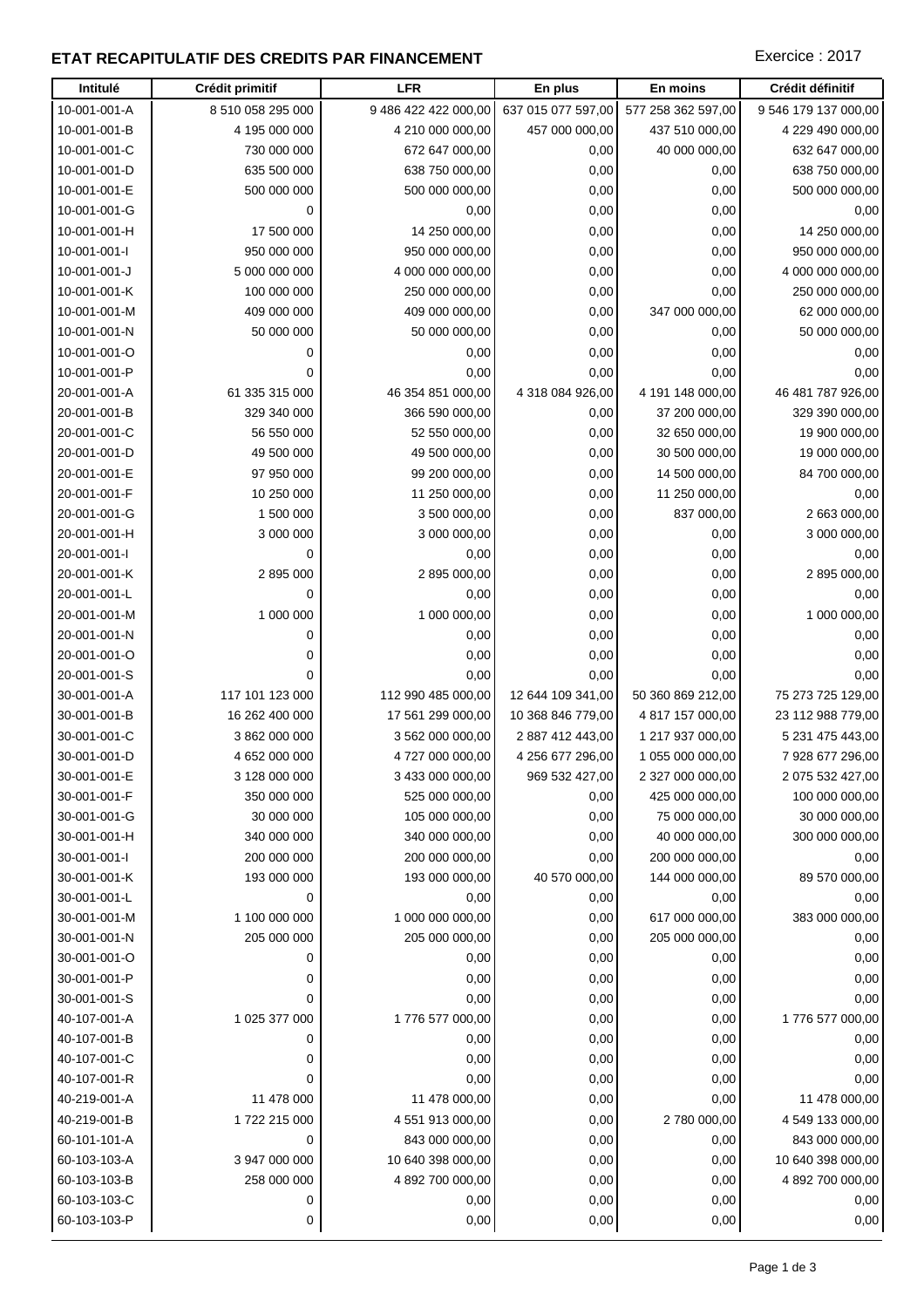| Intitulé     | Crédit primitif | <b>LFR</b>         | En plus          | En moins         | Crédit définitif   |
|--------------|-----------------|--------------------|------------------|------------------|--------------------|
| 60-103-133-E | 2 783 000 000   | 7 867 000 000,00   | 0,00             | 0,00             | 7 867 000 000,00   |
| 60-107-107-A | 423 749 000 000 | 289 916 100 000,00 | 1 991 500 000,00 | 1 991 500 000,00 | 289 916 100 000,00 |
| 60-107-107-B | 15 978 000 000  | 14 693 000 000,00  | 0,00             | 0,00             | 14 693 000 000,00  |
| 60-107-107-C | 7 063 000 000   | 11 471 000 000,00  | 0,00             | 0,00             | 11 471 000 000,00  |
| 60-107-120-E | 7 370 000 000   | 7 370 000 000,00   | 0,00             | 0,00             | 7 370 000 000,00   |
| 60-111-111-A | 82 950 000 000  | 54 323 600 000,00  | 0,00             | 0,00             | 54 323 600 000,00  |
| 60-111-111-B | 8 800 000 000   | 30 551 387 000,00  | 0,00             | 0,00             | 30 551 387 000,00  |
| 60-111-111-C | 0               | 0,00               | 0,00             | 0,00             | 0,00               |
| 60-112-112-A | 5 316 000 000   | 23 458 400 000,00  | 0,00             | 0,00             | 23 458 400 000,00  |
| 60-112-112-D | 0               | 0,00               | 0,00             | 0,00             | 0,00               |
| 60-113-113-A | 1838000000      | 1838000000,00      | 0,00             | 0,00             | 1838000000,00      |
| 60-113-113-K | 0               | 0,00               | 0,00             | 0,00             | 0,00               |
| 60-114-114-A | 6 060 000 000   | 6 060 000 000,00   | 0,00             | 0,00             | 6 060 000 000,00   |
| 60-114-114-l | 6 628 500 000   | 6 628 500 000,00   | 0,00             | 0,00             | 6 628 500 000,00   |
| 60-114-114-L | 6 628 500 000   | 6 628 500 000,00   | 0,00             | 0,00             | 6 628 500 000,00   |
| 60-116-116-B | 4 725 000 000   | 4 725 000 000,00   | 0,00             | 0,00             | 4 725 000 000,00   |
| 60-116-116-D | 1 169 000 000   | 1 169 000 000,00   | 0,00             | 0,00             | 1 169 000 000,00   |
| 60-116-116-H | 110 000 000     | 110 000 000,00     | 0,00             | 0,00             | 110 000 000,00     |
| 60-117-117-D | 5767000000      | 5 767 000 000,00   | 0,00             | 0,00             | 5 767 000 000,00   |
| 60-118-118-A | 28 028 000 000  | 26 805 002 000,00  | 0,00             | 0,00             | 26 805 002 000,00  |
| 60-118-118-N | 650 000 000     | 8 432 000 000,00   | 0,00             | 0,00             | 8 432 000 000,00   |
| 60-120-120-A | 48 880 000 000  | 92 635 300 000,00  | 0,00             | 0,00             | 92 635 300 000,00  |
| 60-120-120-B | 1 000 000 000   | 1 000 000 000,00   | 0,00             | 0,00             | 1 000 000 000,00   |
| 60-120-120-G | 0               | 0,00               | 0,00             | 0,00             | 0,00               |
| 60-123-123-A | 0               | 506 000 000,00     | 0,00             | 0,00             | 506 000 000,00     |
| 60-123-123-C | 1 240 000 000   | 1 240 000 000,00   | 0,00             | 0,00             | 1 240 000 000,00   |
| 60-126-126-A | 119 000 000     | 119 000 000,00     | 0,00             | 0,00             | 119 000 000,00     |
| 60-130-130-A | 106 730 000 000 | 0,00               | 0,00             | 0,00             | 0,00               |
| 60-133-112-A | 3 063 000 000   | 3 063 000 000,00   | 0,00             | 0,00             | 3 063 000 000,00   |
| 60-133-112-B | 3 200 000 000   | 3 200 000 000,00   | 0,00             | 0,00             | 3 200 000 000,00   |
| 60-133-133-B | 0               | 3 093 000 000,00   | 0,00             | 0,00             | 3 093 000 000,00   |
| 60-133-133-D | 0               | 675 000 000,00     | 0,00             | 0,00             | 675 000 000,00     |
| 60-136-136-A | 0               | 0,00               | 0,00             | 0,00             | 0,00               |
| 60-153-153-D | 12 125 000 000  | 12 125 000 000,00  | 0,00             | 0,00             | 12 125 000 000,00  |
| 60-153-153-H | 6 000 000 000   | 6 000 000 000,00   | 0,00             | 0,00             | 6 000 000 000,00   |
| 60-181-181-B | 2 238 000 000   | 7 184 000 000,00   | 0,00             | 0,00             | 7 184 000 000,00   |
| 60-201-201-A | 0               | 675 000 000,00     | 0,00             | 0,00             | 675 000 000,00     |
| 60-201-201-G | 300 000 000     | 300 000 000,00     | 0,00             | 0,00             | 300 000 000,00     |
| 60-201-343-A | 540 000 000     | 540 000 000,00     | 125 000 000,00   | 125 000 000,00   | 540 000 000,00     |
| 60-202-202-A | 36 061 000 000  | 27 133 000 000,00  | 0,00             | 0,00             | 27 133 000 000,00  |
| 60-202-202-B | 12 085 000 000  | 7 371 600 000,00   | 0,00             | 0,00             | 7 371 600 000,00   |
| 60-202-202-C | 0               | 5 194 000 000,00   | 0,00             | 0,00             | 5 194 000 000,00   |
| 60-204-204-A | 25 496 000 000  | 25 496 000 000,00  | 0,00             | 0,00             | 25 496 000 000,00  |
| 60-204-204-B | 11 000 000 000  | 11 000 000 000,00  | 0,00             |                  | 11 000 000 000,00  |
| 60-205-205-A |                 | 1 925 700 000,00   | 0,00             | 0,00             | 1 925 700 000,00   |
|              | 0               |                    |                  | 0,00             |                    |
| 60-205-206-A | 6 852 000 000   | 6 852 000 000,00   | 0,00             | 0,00             | 6 852 000 000,00   |
| 60-205-206-B | 12 200 000 000  | 12 200 000 000,00  | 0,00             | 0,00             | 12 200 000 000,00  |
| 60-205-206-K | 1 953 000 000   | 1 953 000 000,00   | 0,00             | 0,00             | 1 953 000 000,00   |
| 60-205-207-A | 12 851 000 000  | 47 318 100 000,00  | 0,00             | 0,00             | 47 318 100 000,00  |
| 60-210-210-A | 1 554 000 000   | 1 554 000 000,00   | 0,00             | 0,00             | 1 554 000 000,00   |
| 60-216-216-B | 7 089 000 000   | 7 089 000 000,00   | 0,00             | 0,00             | 7 089 000 000,00   |
| 60-218-218-A | 3 616 000 000   | 8 616 000 000,00   | 1 129 559 000,00 | 245 000 000,00   | 9 500 559 000,00   |
| 60-218-218-C | 500 000 000     | 500 000 000,00     | 0,00             | 0,00             | 500 000 000,00     |
| 60-219-111-A | 7 226 000 000   | 15 177 000 000,00  | 0,00             | 0,00             | 15 177 000 000,00  |
| 60-219-219-A | 42 624 000 000  | 34 084 600 000,00  | 0,00             | 0,00             | 34 084 600 000,00  |
| 60-219-219-C | $\mathbf 0$     | 0,00               | 0,00             | 0,00             | 0,00               |
| 60-219-264-A | 2 871 000 000   | 1806 000 000,00    | 0,00             | 0,00             | 1806 000 000,00    |
| 60-263-263-A | 2 000 000 000   | 10 118 000 000,00  | 0,00             | 0,00             | 10 118 000 000,00  |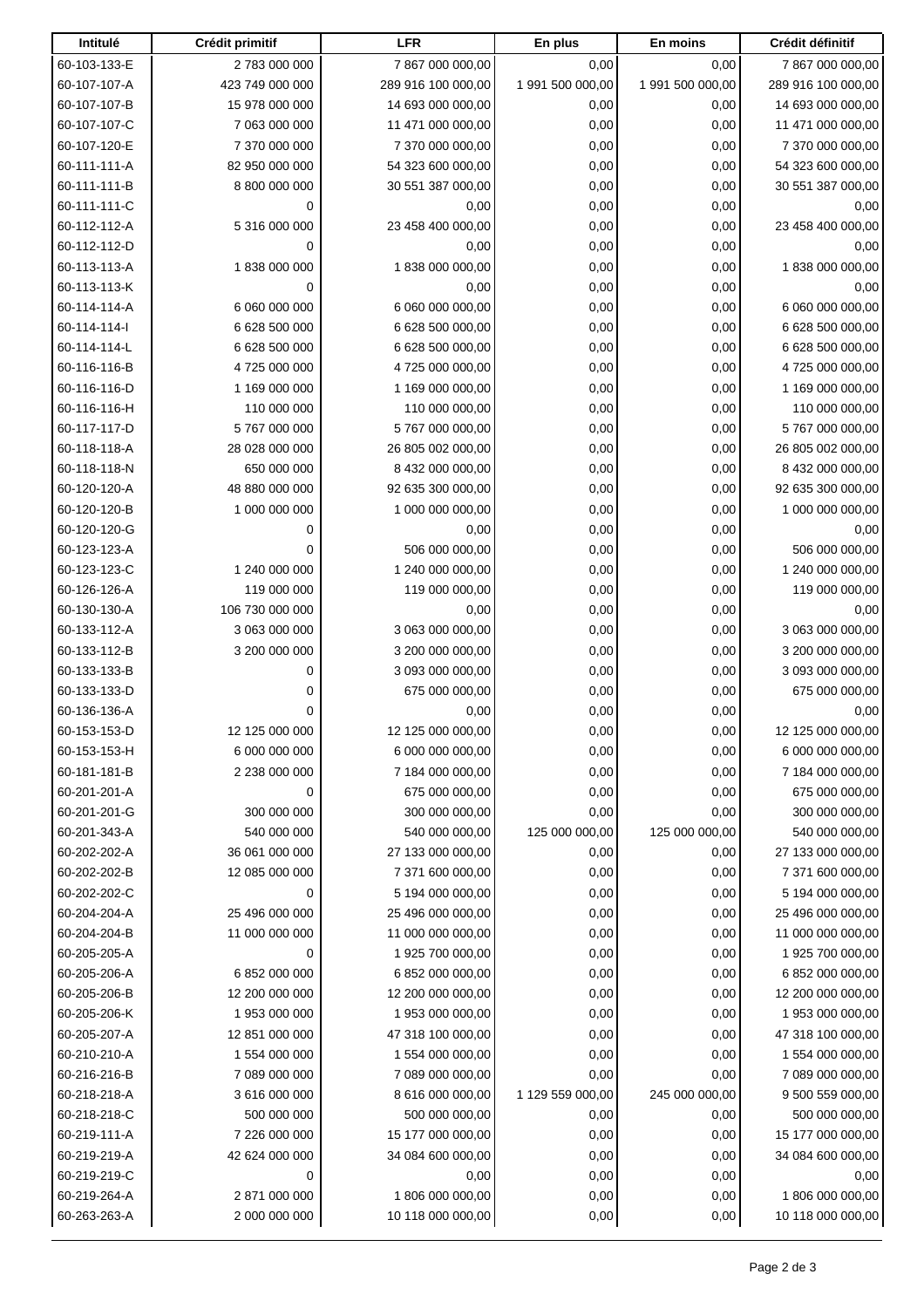| Intitulé     | Crédit primitif    | <b>LFR</b>            | En plus          | En moins         | Crédit définitif   |
|--------------|--------------------|-----------------------|------------------|------------------|--------------------|
| 60-303-303-C | 300 000 000        | 300 000 000,00        | 0,00             | 0,00             | 300 000 000,00     |
| 60-347-347-A | $\mathbf 0$        | 9 920 613 000,00      | 0,00             | 0,00             | 9 920 613 000,00   |
| 60-347-347-F | 0                  | 104 500 000,00        | 0,00             | 0,00             | 104 500 000,00     |
| 60-347-347-M | 16 500 000 000     | 16 500 000 000,00     | 0,00             | 0,00             | 16 500 000 000,00  |
| 60-350-350-C | 126 000 000        | 126 000 000,00        | 0,00             | 0,00             | 126 000 000,00     |
| 60-351-351-A | 0                  | 2 000 000 000,00      | 70 000 000,00    | 70 000 000,00    | 2 000 000 000,00   |
| 60-352-352-A | $\mathbf 0$        | 0,00                  | 917 400 000,00   | 0,00             | 917 400 000,00     |
| 70-101-001-A | 11 953 000 000     | 11 359 887 000,00     | 0,00             | 0,00             | 11 359 887 000,00  |
| 70-101-001-C | 12 404 000 000     | 11 788 000 000,00     | 0,00             | 0,00             | 11 788 000 000,00  |
| 70-101-001-D | $\mathbf 0$        | 84 250 000,00         | 0,00             | 0,00             | 84 250 000,00      |
| 70-103-001-A | 185 490 000 000    | 175 159 999 000,00    | 2 844 100 000,00 | 2 844 100 000,00 | 175 159 999 000,00 |
| 70-103-001-B | 1 228 000 000      | 1 212 000 000,00      | 0,00             | 0,00             | 1 212 000 000,00   |
| 70-103-001-E | $\mathbf 0$        | 0,00                  | 0,00             | 0,00             | 0,00               |
| 70-105-001-A | 75 945 000 000     | 82 950 000 000,00     | 0,00             | 0,00             | 82 950 000 000,00  |
| 70-105-001-B | 13 437 000 000     | 12 772 000 000,00     | 0,00             | 0,00             | 12 772 000 000,00  |
| 70-105-001-E | 3 509 000 000      | 337 000 000,00        | 0,00             | 0,00             | 337 000 000,00     |
| 70-111-001-A | 296 567 000 000    | 381 996 000 000,00    | 5 375 000 000,00 | 5 375 000 000,00 | 381 996 000 000,00 |
| 70-111-001-B | 52 462 000 000     | 49 870 000 000,00     | 0,00             | 0,00             | 49 870 000 000,00  |
| 70-111-001-C | 3 466 000 000      | 1 137 000 000,00      | 0,00             | 0,00             | 1 137 000 000,00   |
| 70-111-001-R | 0                  | 0,00                  | 0,00             | 0,00             | 0,00               |
| 70-111-001-S | 0                  | 0,00                  | 0,00             | 0,00             | 0,00               |
| 70-123-001-A | 20 179 000 000     | 19 951 000 000,00     | 0,00             | 0,00             | 19 951 000 000,00  |
| 70-123-001-B | 9 623 000 000      | 9 088 000 000,00      | 0,00             | 0,00             | 9 088 000 000,00   |
| 70-123-001-E | 15 274 000 000     | 14 518 000 000,00     | 0,00             | 0,00             | 14 518 000 000,00  |
| 70-124-001-A | 33 076 000 000     | 31 438 000 000,00     | 0,00             | 0,00             | 31 438 000 000,00  |
| 70-124-001-B | 0                  | 0,00                  | 0,00             | 0,00             | 0,00               |
| 70-124-001-C | 3 331 000 000      | 33 894 000 000,00     | 0,00             | 0,00             | 33 894 000 000,00  |
| 70-124-001-D | 2 316 000 000      | 0,00                  | 0,00             | 0,00             | 0,00               |
| 70-124-001-E | $\mathbf 0$        | 0,00                  | 0,00             | 0,00             | 0,00               |
| 70-124-001-F | 12 601 000 000     | 11 977 000 000,00     | 0,00             | 0,00             | 11 977 000 000,00  |
| 70-124-001-O | 0                  | 0,00                  | 0,00             | 0,00             | 0,00               |
| 70-180-001-B | 36 969 000 000     | 35 543 000 000,00     | 0,00             | 0,00             | 35 543 000 000,00  |
| 70-202-001-A | 63 064 000 000     | 59 945 000 000,00     | 2 601 000 000,00 | 2 601 000 000,00 | 59 945 000 000,00  |
| 70-202-001-C | 0                  | 2 191 000 000,00      | 0,00             | 0,00             | 2 191 000 000,00   |
| 70-212-001-A | 7 183 000 000      | 6 828 000 000,00      | 0,00             | 0,00             | 6 828 000 000,00   |
| 70-218-001-A | 137 038 000 000    | 86 205 000 000,00     | 0,00             | 0,00             | 86 205 000 000,00  |
| 70-219-001-A | 51 260 000 000     | 48 730 000 000,00     | 0,00             | 0,00             | 48 730 000 000,00  |
| 70-219-001-B | 0                  | 0,00                  | 0,00             | 0,00             | 0,00               |
| 70-221-001-B | 2 504 000 000      | 337 000 000,00        | 0,00             | 0,00             | 337 000 000,00     |
| 70-221-001-D | 11 188 000 000     | 10 636 000 000,00     | 0,00             | 0,00             | 10 636 000 000,00  |
| 70-224-001-B | 16 455 000 000     | 15 640 000 000,00     | 0,00             | 0,00             | 15 640 000 000,00  |
| 70-224-001-G | 0                  | 84 250 000,00         | 0,00             | 0,00             | 84 250 000,00      |
| 70-228-001-B | 14 528 000 000     | 13 807 114 000,00     | 0,00             | 0,00             | 13 807 114 000,00  |
| 70-228-001-E | 18 037 000 000     | 17 237 250 000,00     | 0,00             | 0,00             | 17 237 250 000,00  |
| 70-256-001-D | 35 789 000 000     | 34 037 000 000,00     | 0,00             | 0,00             | 34 037 000 000,00  |
| 70-256-001-F | 0                  | 84 250 000,00         | 0,00             | 0,00             | 84 250 000,00      |
| 70-262-001-A | 0                  | 0,00                  | 0,00             | 0,00             | 0,00               |
| 70-262-001-C | 3 564 000 000      | 0,00                  | 0,00             | 0,00             | 0,00               |
| 70-262-001-D | 36 003 000 000     | 34 222 000 000,00     | 0,00             | 0,00             | 34 222 000 000,00  |
| 70-263-001-A | 890 000 000        | 843 000 000,00        | 0,00             | 0,00             | 843 000 000,00     |
| <b>TOTAL</b> | 10 930 205 188 000 | 11 823 029 157 000,00 | 688 010 869 809, | 657 139 300 809, | 11 853 900 726 00  |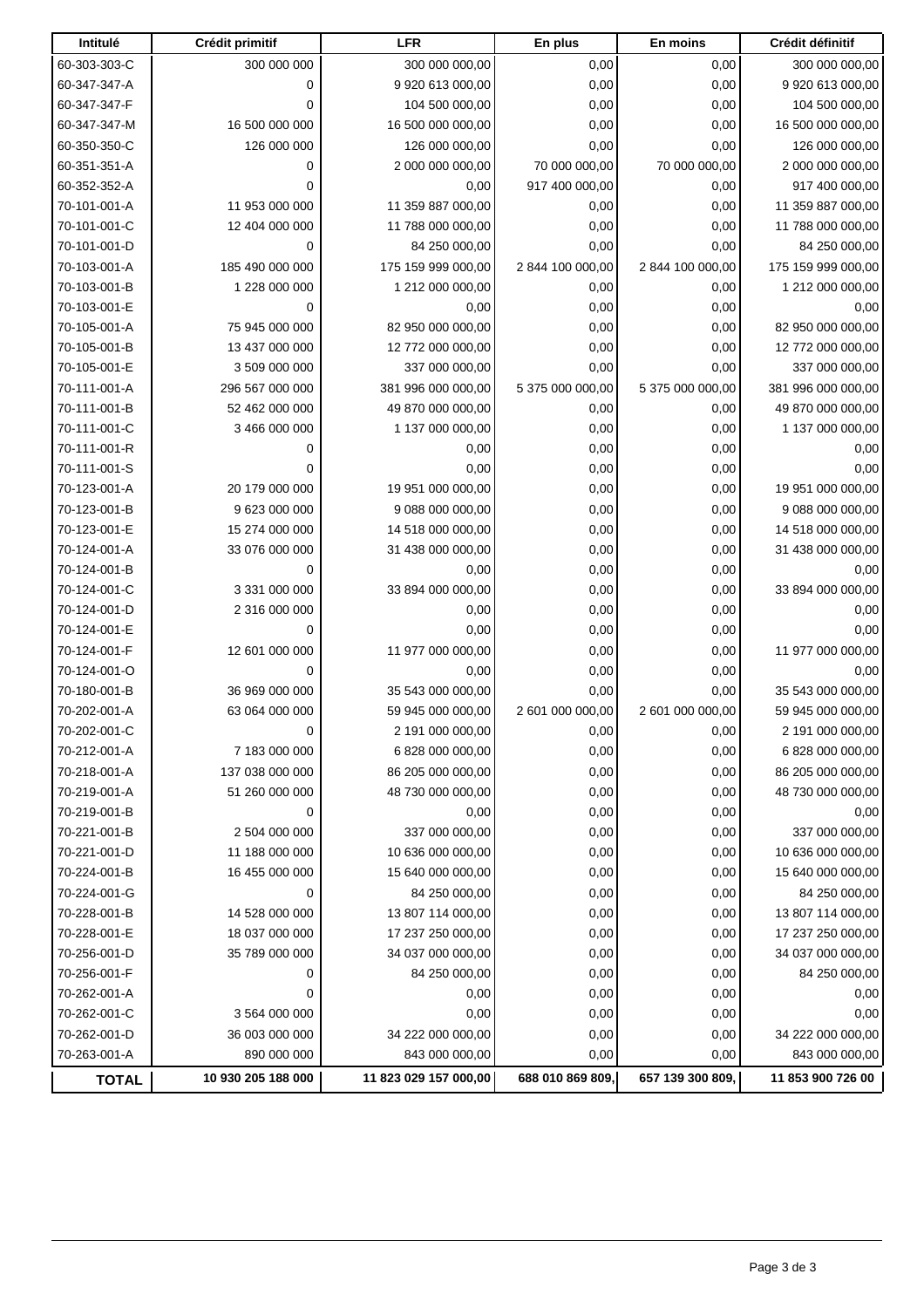### **ETAT RECAPITULATIF DES CREDITS PAR MINISTERE**

| Intitulé        | Crédit primitif   | <b>LFR</b>           | En plus            | En moins           | Crédit définitif     |
|-----------------|-------------------|----------------------|--------------------|--------------------|----------------------|
| 01 - PRESIDENCE | 105 345 994 000   | 109 622 522 000,00   | 6 280 878 104,00   | 6708 951 104,00    | 109 194 449 000,00   |
| 02 - SENAT      | 22 310 400 000    | 21 966 024 000,00    | 526 044 000,00     | 526 044 000,00     | 21 966 024 000,00    |
| 03 - AN         | 46 111 000 000    | 47 829 680 000,00    | 3 671 998 000,00   | 2 121 998 000,00   | 49 379 680 000,00    |
| 04 - HCC        | 6 345 000 000     | 6 510 259 000,00     | 93 465 000,00      | 93 465 000,00      | 6 510 259 000,00     |
| 05 - PRM        | 100 686 631 000   | 189 239 090 000,00   | 5 182 843 000,00   | 7 050 438 000,00   | 187 371 495 000,00   |
| 06 - FFM        | 6 151 000 000     | 5 884 824 000,00     | 0,00               | 0,00               | 5 884 824 000,00     |
| 07 - CENI       | 11 298 000 000    | 11 563 793 000,00    | 130 306 000,00     | 130 306 000,00     | 11 563 793 000,00    |
| 08 - SMAECD     | 0                 | 1 692 000 000,00     | 240 000 000,00     | 240 000 000,00     | 1 692 000 000,00     |
| 11 - MAE        | 58 250 691 000    | 60 507 830 000,00    | 3 552 007 000,00   | 5 817 171 000,00   | 58 242 666 000,00    |
| 12 - MDN        | 209 009 216 000   | 208 198 521 000,00   | 3 364 395 800,00   | 1 400 237 800,00   | 210 162 679 000,00   |
| 13 - SEG        | 196 669 787 000   | 191 437 052 000,00   | 8 150 000 000,00   | 0,00               | 199 587 052 000,00   |
| 14 - MID        | 277 628 255 000   | 301 835 496 000,00   | 15 519 952 000,00  | 7 498 421 000,00   | 309 857 027 000,00   |
| 15 - MSP        | 120 980 927 000   | 118 427 622 000,00   | 6 175 100 000,00   | 6 131 820 000,00   | 118 470 902 000,00   |
| 16 - MINJUS     | 102 686 822 000   | 104 319 282 000,00   | 5 896 000 000,00   | 5 145 671 000,00   | 105 069 611 000,00   |
| 21 - MFB        | 6 023 657 515 000 | 6 744 087 100 000,00 | 192 687 701 360,00 | 190 826 111 360,00 | 6 745 948 690 000,00 |
| 25 - MEP        | 16 896 798 000    | 36 350 127 000,00    | 461 445 000,00     | 1871116000,00      | 34 940 456 000,00    |
| 32 - MFPTLS     | 20 916 851 000    | 18 818 097 000,00    | 560 710 000,00     | 674 747 000,00     | 18 704 060 000,00    |
| 34 - MIDSP      | 12 066 894 000    | 11 337 815 000,00    | 561 720 000,00     | 336 093 000,00     | 11 563 442 000,00    |
| 35 - MINTOUR    | 10 392 985 000    | 9 598 419 000,00     | 594 600 000,00     | 376 096 000,00     | 9 816 923 000,00     |
| 36 - MCC        | 43 849 071 000    | 44 994 602 000,00    | 1 931 139 000,00   | 527 503 000,00     | 46 398 238 000,00    |
| 37 - MCRI       | 17 945 563 000    | 16 908 270 000,00    | 1 685 934 073,00   | 1 129 865 573,00   | 17 464 338 500,00    |
| 41 - MINAGRI    | 511 000 242 000   | 538 715 341 000,00   | 51 908 479 842,00  | 53 028 188 842,00  | 537 595 632 000,00   |
| 43 - MRHP       | 50 148 117 000    | 47 189 070 000,00    | 2 310 321 000,00   | 2 432 336 000,00   | 47 067 055 000,00    |
| 44 - MEEMF      | 75 835 828 000    | 95 747 227 000,00    | 688 000 000,00     | 832 328 000,00     | 95 602 899 000,00    |
| 47 - SEMRHPCM   | 3 987 153 000     | 3 643 099 000,00     | 61 300 000,00      | 290 681 000,00     | 3 413 718 000,00     |
| 52 - MEEH       | 267 961 999 000   | 220 890 943 000,00   | 12 599 212 000,00  | 11 137 673 000,00  | 222 352 482 000,00   |
| 53 - MMP        | 14 826 139 000    | 16 640 586 000,00    | 4 485 485 000,00   | 542 790 000,00     | 20 583 281 000,00    |
| 61 - MTP        | 564 772 692 000   | 540 012 412 000,00   | 85 234 379 212,00  | 85 361 967 212,00  | 539 884 824 000,00   |
| 62 - MEPPATE    | 363 777 388 000   | 342 179 858 000,00   | 35 166 635 247,00  | 35 404 034 247,00  | 341 942 459 000,00   |
| 63 - MTTM       | 114 292 759 000   | 124 319 985 000,00   | 10 553 401 000,00  | 11 956 063 000,00  | 122 917 323 000,00   |
| 66 - MPTNT      | 8 992 859 000     | 8 605 655 000,00     | 49 000 000,00      | 86 444 000,00      | 8 568 211 000,00     |
| 71 - MINSAN     | 360 847 536 000   | 371 025 806 000,00   | 46 032 155 500,00  | 44 121 056 000,00  | 372 936 905 500,00   |
| 75 - MJS        | 27 627 356 000    | 26 458 155 000,00    | 322 482 000,00     | 1 251 928 000,00   | 25 528 709 000,00    |
| 76 - MPPSPF     | 35 527 551 000    | 43 560 556 000,00    | 2 949 832 000,00   | 1 622 075 000,00   | 44 888 313 000,00    |
| 81 - MEN        | 873 611 395 000   | 944 012 438 000,00   | 167 234 679 171,00 | 162 093 257 171,00 | 949 153 860 000,00   |
| 83 - MEETFP     | 48 579 692 000    | 45 653 105 000,00    | 1 039 933 500,00   | 1 602 567 500,00   | 45 090 471 000,00    |
| 84 - MESUPRES   | 186 961 879 000   | 181 343 850 000,00   | 9 348 392 000,00   | 6 129 819 000,00   | 184 562 423 000,00   |
| 86 - MCA        | 12 255 203 000    | 11 902 646 000,00    | 760 944 000,00     | 640 038 000,00     | 12 023 552 000,00    |